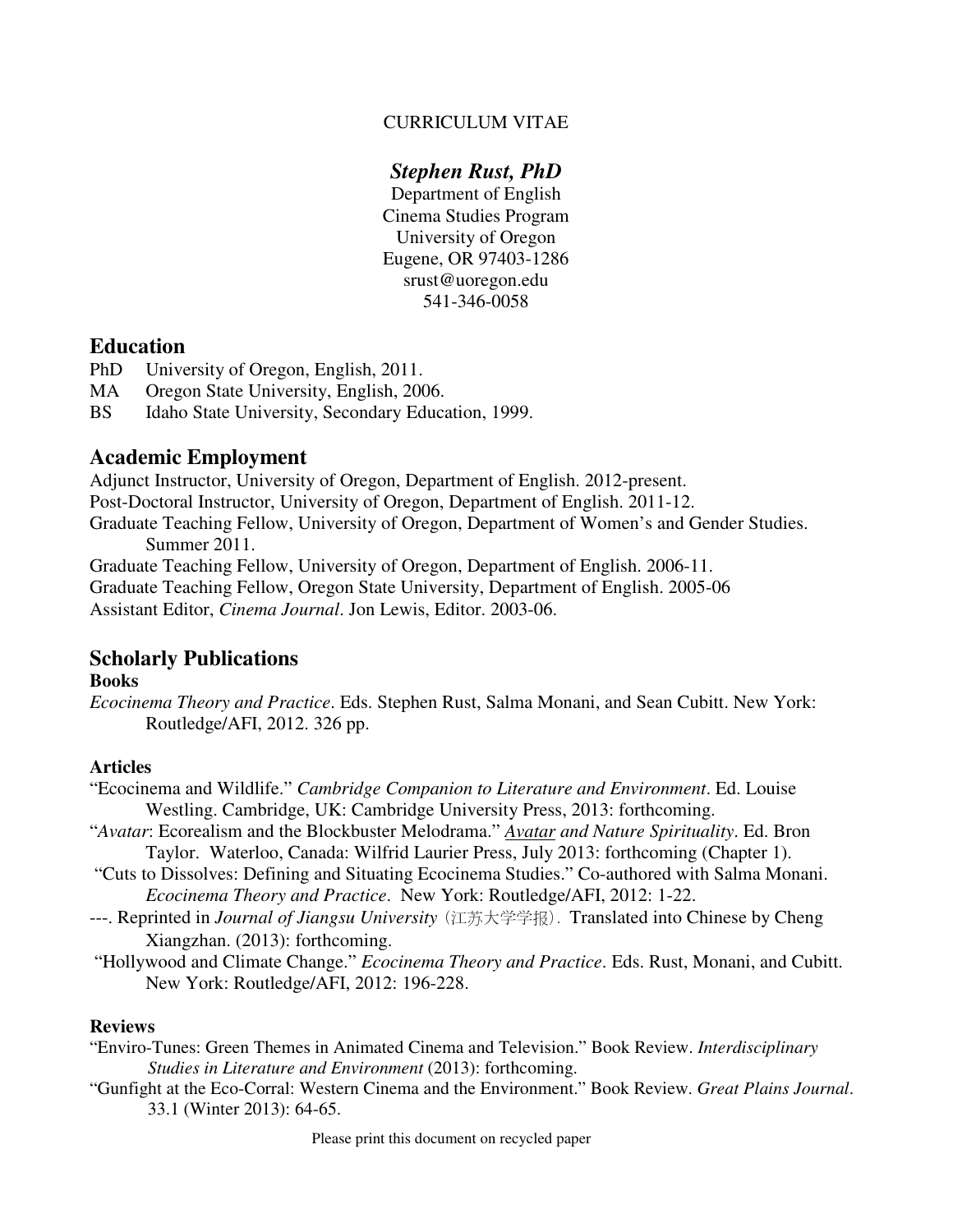### **Reviews, cont.**

- "The Jukebox in the Garden: Ecocriticism in American Popular Music since 1960." Book Review. *Journal of Popular Culture* 45.5 (October 2012): 1122-1123.
- "Animals and Agency: An Interdisciplinary Approach." Book Review. *Interdisciplinary Studies in Literature and Environment* 18.2 (Spring 2011): 479-481.
- "*The Moving Earth* (2008)." Film Review. *Film & History* 40.1 (2010): 122-124.
- "Film and Ecology." Book Review. *Jump Cut* 52 (2010):
	- http://www.ejumpcut.org/archive/jc52.2010/rustEcology/index.html.
- "Society for Cinema and Media Studies 2008." Co-author. Conference Report. *Scope* 11 (2008): http://www.scope.nottingham.ac.uk/confreport.php?issue=11&id=1024.

### **Articles In-Progress**

"*There Will Be Blood* and the Environmental Aesthetics of Carbon-Neutral Film Production." "Comfortably Numb: The Postmodern Eco-horror Film."

### **Scholarly Conferences and Presentations**

### **National/International**

- "Media Rubbish: Visualizing the Convergence of Media Ecology and Environmental Media Studies." International Environmental Communication Association. Uppsala, Sweden, June 2013.
- Panel Co-chair. "Birds, Bugs, and Blood: Film Eco-horror." Association for the Study of Literature and Environment (ASLE). Lawrence, KS, June 2013.
- "Postmodernism and the Eco-horror Film." ASLE. Lawrence, KS, June 2013.
- "Pink Floyd's *The Wall* as Postmodern Eco-horror," Society for Cinema and Media Studies (SCMS). Boston, March 2012.
- Panel Chair: "Post-American Film Genres," SCMS. New Orleans, March 2011.

"Ecorealism," SCMS. New Orleans, March 2011.

- Session Organizer, "Green Film and Media," Association for Environmental Studies and Sciences (AESS). Portland, OR, June 2010.
- "Situating Ecomedia Studies," Co-authored with Salma Monani, AESS. Portland, OR, June 2010.
- Assistant Organizer, Console-ing Passions: International Conference on Television, New Media, and Feminism. Eugene, April 2010.
- "Environmental Animation: *The Simpsons*," Console-ing Passions. Eugene, April 2010.

"Hollywood and Climate Change," SCMS. Los Angeles, March 2010.

- Assistant Organizer. Understanding Superheroes: International Conference and Multi-Media Comic Arts Event. Eugene, November 2009.
- "Global Warming and the Melodramatic Imagination: *The Day After Tomorrow* and *An Inconvenient Truth*," What is Film?. Portland, OR, November 2009.
- "Border Animals: Suburban Space and Environmental Animation," AESS. Madison, October 2009.
- Panel Chair: "Gender, Genre, and Ecology in American Cinema," ASLE. Victoria, BC, June 2009.
- "*There Will Be Blood*: Between Capitalism and Christianity," ASLE, Victoria. June 2009.
- "Performing Science: Carl Sagan's *Cosmos* (1980)," Film & History. Chicago, October 2008.
- "Reimagining Eden: *Tabu* (1931)," Film Studies Association of Canada. Vancouver, BC, June 2008.

"Penguins, Politics, and Performance," SCMS. Philadelphia, March 2008.

### **Local/Regional Presentations**

- Guest Lecture. "River Stories: Basics of Film Production for Documenting the McKenzie River." Environmental Leadership Program. Eugene, January 2013.
- Workshop: "'Do I Have to Go to the Library for this Course?': Student Research in the Digital Age,"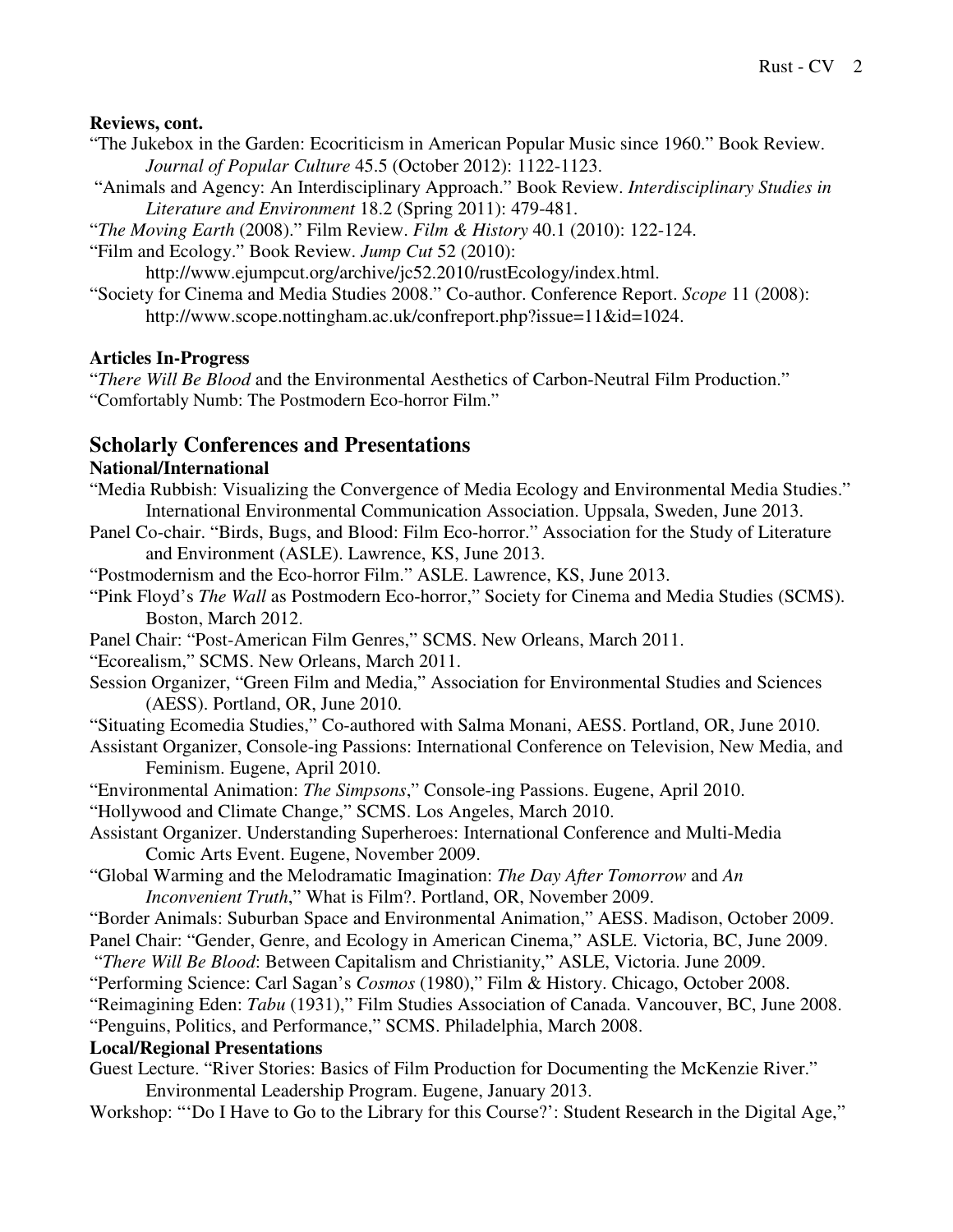Oregon Composition Conference. Monmouth, OR, April 2012. Guest Lecture, "Teaching Film and Media," English 608: Advanced Pedagogy. Eugene, April 2012. "Post-American Cinema," UO Graduate Research Forum. Eugene, February 2011. "Coda for Silence: *Tabu*," English Department Film Series. Eugene, October 2010. Organizer, Society for Cinema and Media Studies Mock Conference. Eugene, March 2012. Program Chair. Crossing Borders: UO Graduate School Research Forum. Eugene, May 2010. "Hollywood and Global Environmental Risk," UO Graduate Research Forum. Eugene, May 2010. "Youth Dystopia: *The Wall*," English Department Film Series. Eugene, February 2010. "Ideology and Syllabus Construction," UO Composition Forum. Eugene, September 2009. Presenter, English Department Open House for Prospective Students. April 2009, 2010 and 2011. Guest Lecture, "Nature and Culture in Depression-era Cinema," English 670: Ecocollapse:

 Representing Human and Environmental Disasters." Eugene, April 2009. "Imagining India(na) Jones," English Department Film Series. Eugene, November 2008. Guest Lecture, "Comics Journalism," English 399: The Graphic Novel. Eugene, November 2008. "Ecocriticism and Film Studies," UO Literature and Environment Forum. Eugene, May 2008. "Myth, Masculinity, and National Identity in *On Baile's Strand* and *The Field*," American Conference

- for Irish Studies. Newberg, OR, November 2006.
- "Visual Rhetoric and Documentary Film," Two-Year College Association Composition Conference, Salem, OR, October 2006.

# **Awards and Grants**

Research and Travel Grant, Center for the Study of Women & Society, University of Oregon. 2010. Research and Travel Grant, Mesa Verde Environmental Reading Group, University of Oregon. 2009. Research Grant, Graduate School, University of Oregon. 2007 and 2008.

Research Grant, English Department, University of Oregon. 2006.

English Department Annual Award for Outstanding Graduate Student Essay, "Myth, Masculinity, and Irish National Identity in *On Baile's Strand* and *The Field*," Oregon State University. 2006.

# **Research and Teaching Interests**

Environmental Criticism, Cinema and Media Studies, American Studies, Cultural Studies

# **Teaching Experience**

## **University of Oregon**

## *Instructor of Record*

Media Aesthetics, English 260. Winter, Spring, and Summer 2012, Winter 2013. Film, Media & History: Filmed in Oregon and Pacific Northwest, English 380. Spring 2012. Film, Media & History: New Hollywood (1964-1982), English 380. Fall 2011 and Winter 2012. Nature and Gender in Popular Cinema, Women and Gender Studies 410. Summer 2011. Introduction to Fiction: Pacific Northwest Literature, English 104. Winter 2011. Introduction to Film and Media, English 110. Fall 2009, Summer and Fall 2010. College Composition III, Writing 123. Spring 2011, Winter 2012. College Composition II, Writing 122. Summer 2009, Fall 2011, Spring 2007, 2008 and 2012. **Teaching, cont.**  College Composition I, Writing 121. Fall 2006 and 2012, Winter 2007 and 2009.

## *Teaching Assistant*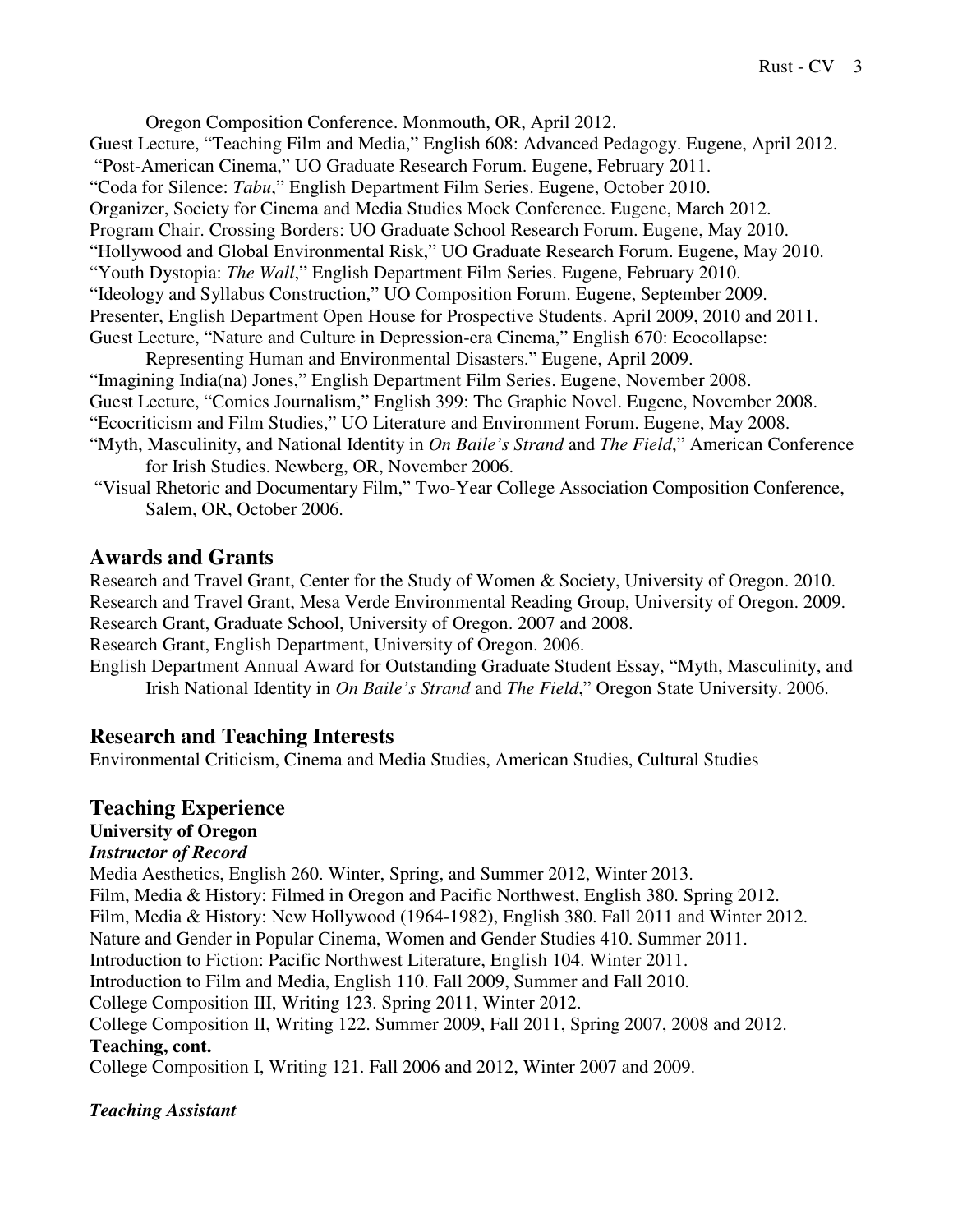History of the Motion Picture: Origins to 1927, English 265. Fall 2007, 2008, 2012. History of the Motion Picture, 1927-1960, English 266. Winter 2008 and 2009. History of the Motion Picture, 1960-Present. English 267, Spring 2008, 2009 and 2010.

### **Oregon State University**

*Instructor of Record*  College Composition I, Writing 121. Fall 2005, Winter 2006, Spring 2006.

### **South Albany High School**

*Instructor of Record*

English (Grades 9-12), Film History, Yearbook, Literary Magazine, 2000-05.

### **Service**

#### **Professional Service**

Article Reviewer, *Interactions*, Peer-Reviewed Journal, Special Issue on Environmental Media and Audiences, Pietari Kappa, Editor. Volume 4, Issue 1, 2013. Ethics Committee, International Environmental Communication Association. 2012-present. Nominee, Executive Council, Association for the Study of Literature and Environment. 2012. University Adviser, *Animal House of Blues*, Documentary Film, Katherine Wilson, Producer. 2012. Manuscript Reviewer, Routledge Press, Erica Wetter, Senior Editor. 2010-present. Article Reviewer, *Screening the Past*, Peer-Reviewed Journal, Anna Dzenis, Editor, Volume 28, 2010. Co-founder and site moderator, Ecomediastudies.org. 2009-present. K-12 Language Arts Content and Assessment Group, Oregon Department of Education. 2005-07.

### **Departmental Service**

### **University of Oregon English Department**

Undergraduate Advisor, Cinema Studies Program. 2011-12. Organizer, English Department Film and Lecture Series. 2010-12.

Committee Member, Clark Honors College Undergraduate Thesis, "Ecocriticism and the Urban Gangster Film," Anders Ericson. May 2010.

Graduate Student Representative (Elected), Department Council. 2009-10.

English Department Representative, Graduate School Student Advisory Board. 2008-10.

Graduate Student Representative (Elected), Ad Hoc Committee to Revise the Graduate Program. 2008-09.

Graduate Student Representative (Elected), Curriculum Committee. 2007-08.

Co-Editor, *Componere,* Composition Program Handbook. 2007-08.

Graduate Student Representative, Composition Textbook Adoption Committee. 2006-07 and 2008-09.

### **Oregon State University English Department**

Co-founder, Master of Arts Working Group. 2006.

### **Languages**

Reading Proficiency in Spanish and French

### **Current Professional Affiliations**